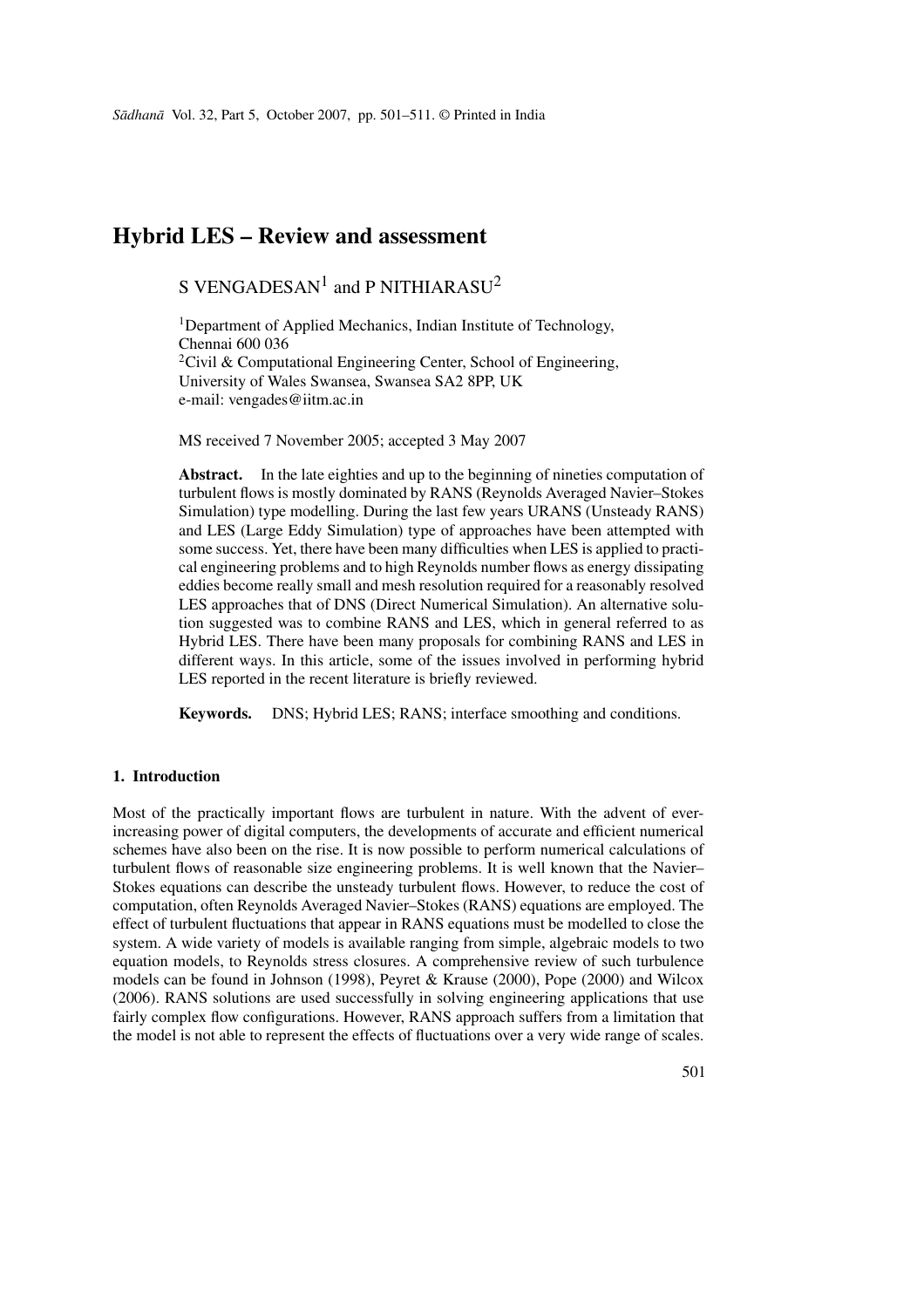# 502 *S Vengadesan and P Nithiarasu*

Although the small-scale motions are universal, the large scales are dependent on boundary conditions and it may not be possible to accurately model the effect of large scale turbulence in different flow regimes using RANS approach. Alternative ways of computing turbulent flows are Direct Numerical Simulation (DNS) and Large Eddy simulation (LES). In this report a brief overview of these techniques and current developments in hybrid LES techniques are discussed.

## **2. Direct numerical simulation (DNS)**

Direct Numerical Simulation (DNS) of the turbulence is the most straightforward approach to the solution of turbulent flows. In DNS, the governing equations are discretized and solved by accurate and higher order numerical schemes on extremely fine grids. The mesh should be sufficiently fine to resolve the smallest scales of motion to the order of Kolmogorov scale of motion. DNS can obtain an accurate three-dimensional, time-dependent solution of the governing equations completely free of modelling assumptions. DNS makes it possible to compute and visualize any quantity of interest, including some that are difficult to measure experimentally. It also gives spatial relationships between quantities of interest to obtain an insight into the detailed kinematics and dynamics of turbulent eddies. The very first DNS results were reported by Kim *et al* (1987). They performed DNS of a channel flow at  $Re<sub>\tau</sub>$  = 180 and since then there have been many studies for different types of flows. A review article by Moin & Mahesh (1998) gives up-to-date information, developments and detailed references till then. But, DNS has many limitations. To limit discretization errors in the solution, it is essential to use higher order numerical schemes. Such schemes are difficult to construct and they come with a large computational overhead. DNS calculation requires a large number of grid points to resolve the turbulence scales correctly. The number of grid points needed is proportional to the 9/4 power of the Reynolds number, Re, defined by the velocity and length scale of the entire flow, and the cost of the computation is of the order of  $\text{Re}^3$ . Because of these reasons, DNS has been limited to simple geometries and to low Reynolds numbers and its application to engineering-type problems may not be possible within the foreseeable future.

# **3. Large Eddy Simulation (LES)**

Large Eddy Simulation (LES) is a technique that is a good compromise between the expensive DNS and less accurate RANS procedures. In LES, large eddies are resolved and the smallest, sub-grid-scale (SGS) eddies are modelled. This is achieved via spatially filtering the Navier– Stokes equations to obtain a set of equations that govern the resolved flow. LES is based on the underlying physics that the largest eddies, directly affected by the boundary conditions, carry most of the Reynolds stresses and must be resolved. The small-scale turbulence is weaker and thus contributing little to the change in Reynolds stresses. Also, small-scales are nearly isotropic and they have universal characteristics and thus amenable for modelling. Because the large-scale unsteady motions are represented explicitly, LES is expected to be more accurate and reliable than RANS for flows in which large-scale unsteadiness is significant — such as the flow over bluff bodies. Since LES involves modelling the smallest eddies, the smallest finite difference cells can be much larger than the Kolmogorov length scale, and much larger time steps can be used than that normally used in DNS calculations. Hence, for a given computing cost, it is possible to achieve much higher Reynolds numbers with LES than with DNS.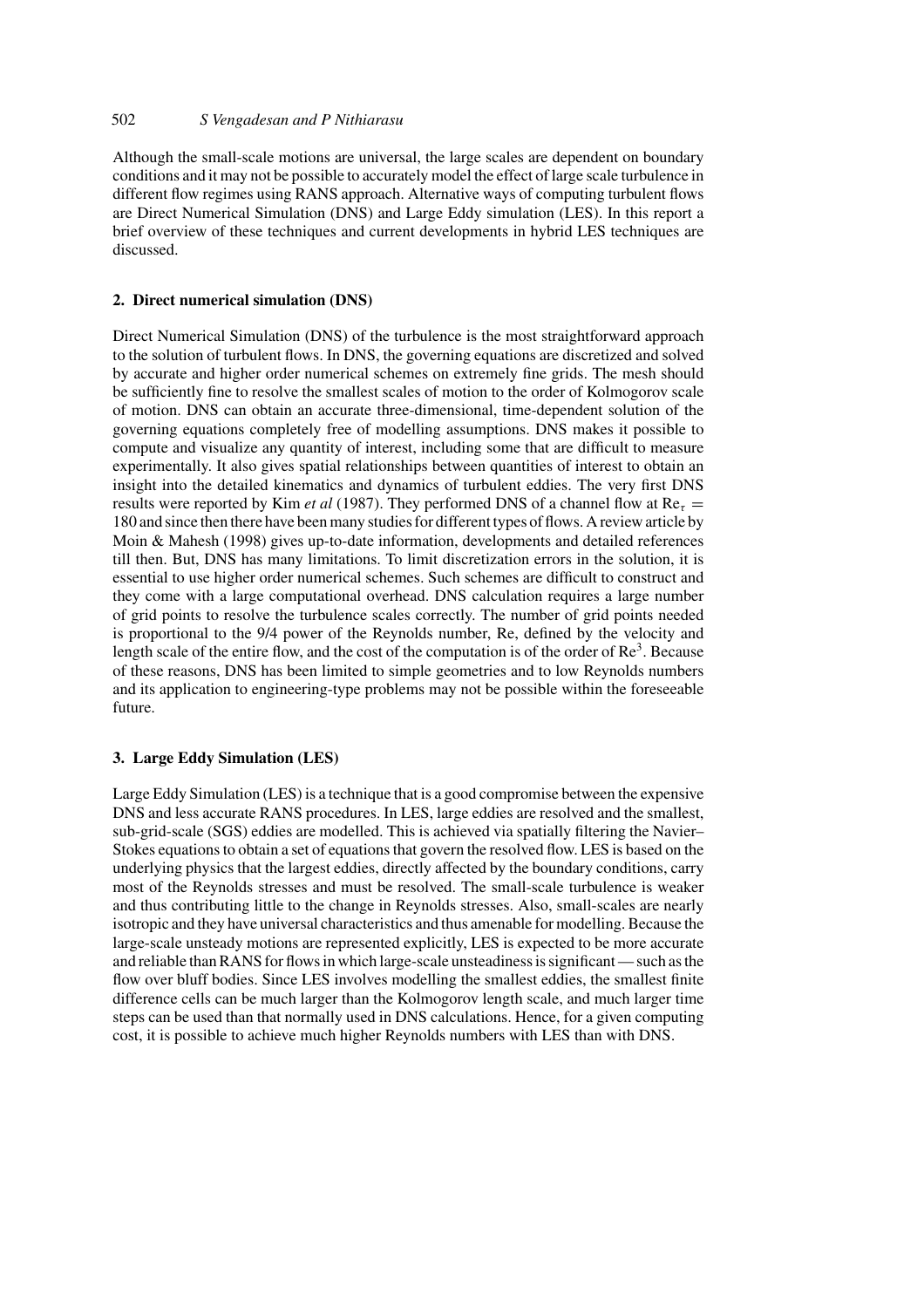Smagorinsky (1963) proposed the first model for the sub-grid-scale stresses based on gradient-diffusion concept for meteorological application. This subsequently gained popularity because of its simplicity and the Smagorinsky model is the most widely used model today. Deardorff (1970) was the first one who performed LES of channel flow at sufficiently high Reynolds number. Many newer models such as one equation model (Shumann, 1975; Yoshizawa & Horiuti, 1985), scale similarity type models (Bardina *et al* 1980), dynamic model of eddy viscosity type (Germano *et al* 1991), mixed dynamic models (Zang *et al* 1993; Vreman *et al* 1994), one equation dynamic models (Ghosal *et al* 1995; Davidson, 1997) and dynamic two-parameter mixed model (Horitui, 1997; Morinishi & Vasilyev, 2001) are then introduced. Study of SGS models to engineering and topographical problems has also been carried out (Vengadesan & Nakayama, 2001; Nakayama & Vengadesan, 2002).

## **4. Limitations of LES**

Even though LES enjoyed a great deal of success (Moin, 2002), it suffers from limited validity all the way up to the solid boundary, especially at high Reynolds numbers. The near-wall region in high Reynolds number turbulent flow contains vortical structures, which play a key role. The presence of solid boundary affects the physics of the sub-grid scales in three ways. They are: (i) the growth of the small scales is inhibited by the presence of the wall; (ii) the exchange mechanisms between the resolved and unresolved scales are altered in the near-wall region. The sub-grid scales in this region may contain some significant Reynoldsstress producing events and (iii) the length scale of the energy-carrying large structures is Reynolds-number dependent near the walls.

A correct LES model must resolve all turbulent scales in the flow that contain most of the turbulent kinetic energy and Reynolds shear stress in a localized region. In such situations, the grid spacing  $\Delta$  should be as minimum the local inertial length scale,  $L = k^{3/2}/\varepsilon$ , where *k* is the turbulent kinetic energy and  $\varepsilon$  is the turbulent dissipation rate. Near the walls, in boundary layers, the size of turbulent eddy scales are roughly proportional to the distance from the wall, which means that accurate LES model requires grid nearly as fine as those in DNS. Baggett (1997) estimated that the number of grid points necessary to resolve a channel flow properly with LES is approximately as  $\text{Re}^2_{\tau}$ . Spalart *et al* (1997), reported that to perform LES for an airliner wing, with chord Reynolds number of about  $10<sup>7</sup>$ , for example, one would require  $10<sup>20</sup>$ grid points. They also estimated that LES is unlikely to be used in aircraft design until the year 2045 despite the increase in computer speed. In wall-bounded flows, the instantaneous velocity on a solid wall is always zero and the no-slip boundary condition is the correct boundary condition for the time-averaged flow or the filtered flow. As explained above, if one does not resolve the near-wall accurately to capture the physics, the no-slip boundary condition is not appropriate. This is a serious limitation to perform LES for high Reynolds number practical flows.

Thus there is an urgent need to approximate the effects of near-wall structures on the larger scales through approximate boundary conditions without resolving the inner viscous regions. At the same time, these boundary conditions should be applicable to complex and separated flows, which exhibit different near-wall characteristics. Approximate boundary conditions or wall models should be devised in such a way to allow the use of LES grids on the outer flow scales and they should only be weakly dependent on the Reynolds number. LES performed this way is referred to as Very Large Eddy Simulation (VLES) (Speziale 1998). At present, this near-wall layer modelling is carried out by two different ways viz. (1) wall stress boundary condition; (2) hybrid strategy. The following sections explain these two strategies.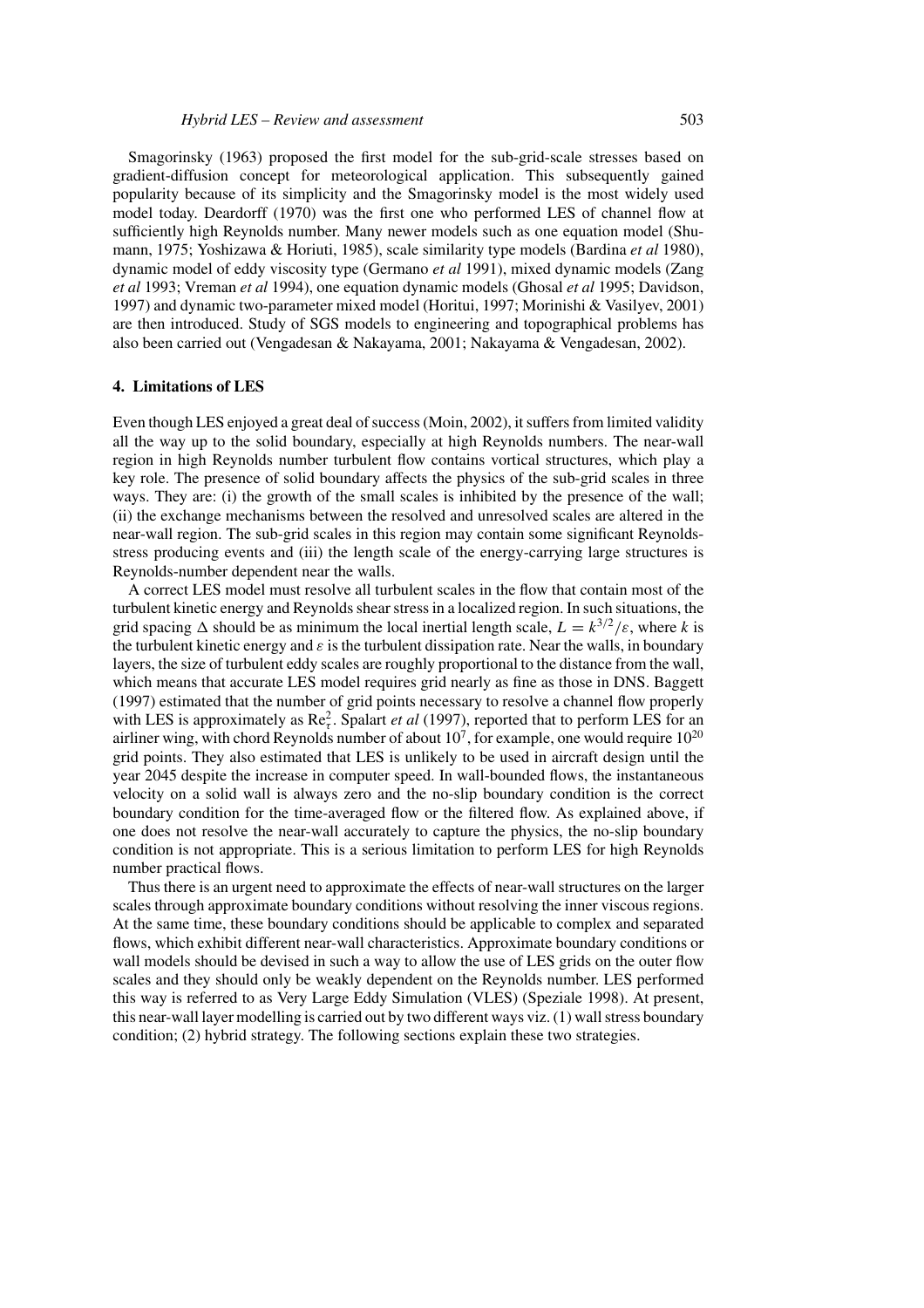## 504 *S Vengadesan and P Nithiarasu*

#### **5. Wall stress models**

Wall stress models generally use information from outer flow near the walls to set the level of wall stress, by specifying a correlation between the velocity in the outer flow and stress at the wall. The wall stress is in turn fed back to the outer flow LES as an additional drag in the near-wall cells. Cabot & Moin (2000), reviewed wall stress models developed. These approaches are similar to wall function methods employed in the high Reynolds number modelling using RANS simulations. Due to the fact that the wall functions are applied, the first point can be located in the logarithmic layer. Since the energy-producing vortical structures in the viscous and buffer regions do not have to be resolved, the wall function permits the use of coarser meshes near the walls. However, its applicability is questionable in separated flows and flow in complicated geometries. A new wall stress model with modification to loglaw incorporating spatial and temporal pressure gradients was attempted for topographical applications by Vengadesan & Nakayama (2001).

#### **6. Hybrid models**

Spalart *et al* (1997) and Speziale (1998) proposed a new method in which non-slip conditions are still applied at the wall, and a *hybrid* type approach to turbulent flow simulation was attempted. Speziale (1998) proposed using Reynolds stress models in the near wall flow and a smoothing function to scale the eddy viscosity by a parameter  $\alpha$  to match with that of outer flow obtained from LES. Speziale's idea was further promoted by Batten *et al* (2003, 2004) and referred to as Limited Numerical Scales (LNS) simulation. They used non-linear  $k - \varepsilon$ RANS model near the walls. The latency factor  $\alpha$  is expressed as a function of local turbulent length and velocity scales.

Spalart *et al* (1997) and Spalart (2000) used Spalart–Allmaras (SA) model (Spalart & Allmaras, 1994) for constructing a hybrid type approach. The SA model, which is a one-equation RANS model, solves one transport equation to calculate eddy viscosity. The destruction term in the transport equation is inversely proportional to  $d^2$  (length scale), where *d* is the distance to the nearest wall. If *d* is redefined suitably based on the local grid, then the eddy viscosity crosses over from the usual Spalart–Allmaras RANS eddy viscosity near the wall to proposed LES eddy viscosity, similar to that of Smagorinsky, away from the wall. Spalart (2000) calls this approach as 'Detached Eddy Simulation' (DES) since it is intended to be used in regions such as separated regions, in which only eddies that are detached from the surface must be resolved for accurate LES of the flow away from the walls. This DES model has a coefficient  $C_{DES}$ , which is set to be 0.65 for homogeneous flows. DES technique has been demonstrated for flow over airfoil at different angle of attacks (Shur *et al* 1999), channel flow (Nikitin *et al* 2000), complex three-dimensional landing gear geometry flow (Stretlets 2001), for flow over Ahmed Car Reference model (Kapadia *et al* 2003) and for a flat plate at high angle of incidence (Breuer *et al* 2003).

Following Spalart's work, this hybrid approach is now being pursued by combining various other RANS models with SGS model and few such cases are given here. In general, if the same turbulence model is used to obtain both RANS eddy viscosity as well as SGS viscosity, it is referred to as DES and otherwise as Hybrid LES. Stretlets (2001) tried the philosophy of DES by choosing Mentor's (Mentor & Rumsey, 1994) SST RANS model. Nichols & Nelson (2003) proposed a multiscale *k*–*ε* model based DES. Piomelli *et al* (2003) while simulating with SA model based DES, introduced a stochastic backscatter forcing at the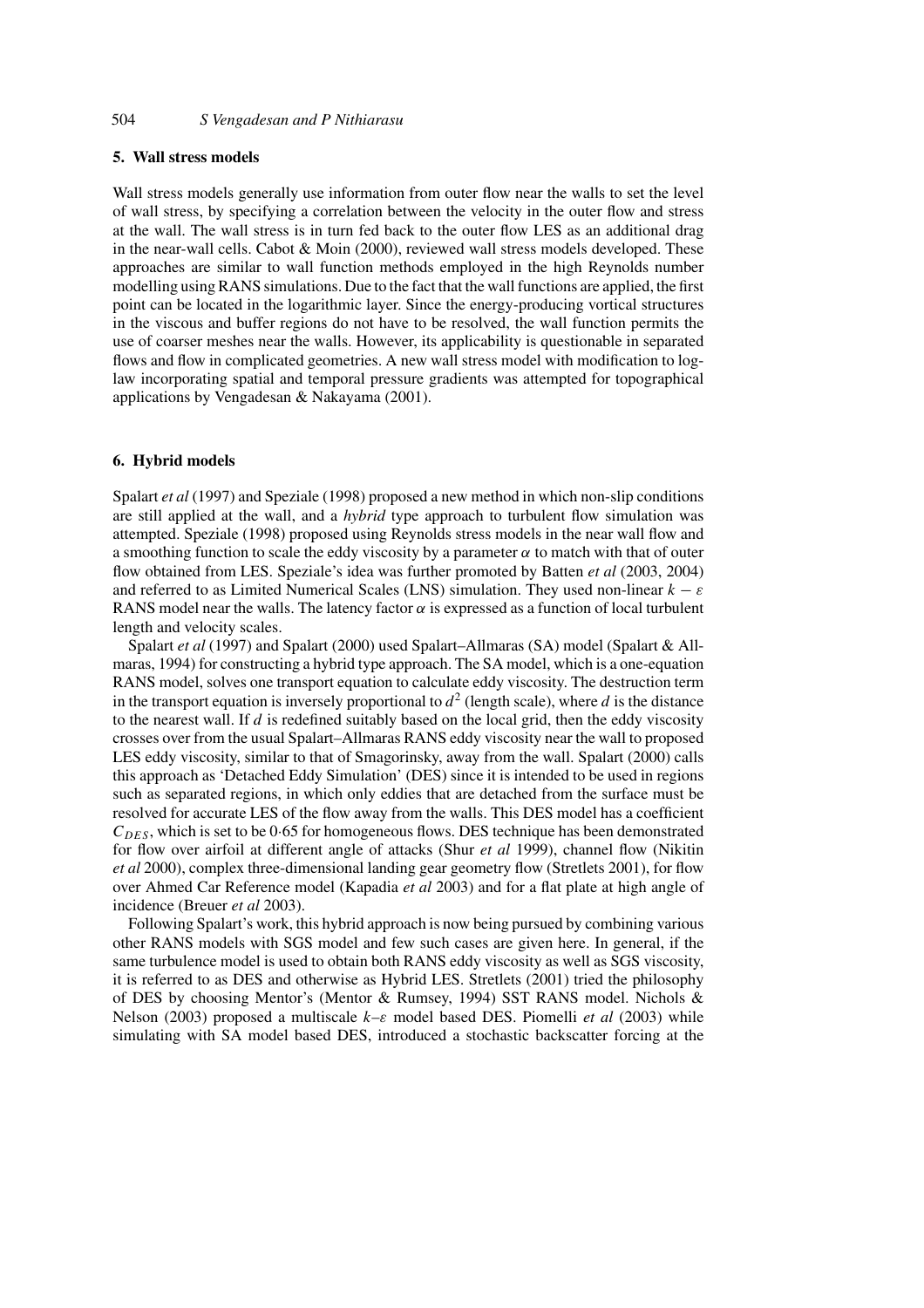interface to capture the correct level of turbulence. Davidson & Peng (2003) made attempts by combining their own low Re *k*–*ω* model with one-equation SGS model of Yoshizawa (1993) and Fureby (1999) each one at a time. Tucker & Davidson (2003) and Zhong & Tucker (2004) have proposed combining Wolfshtein's (1969) *k*–*l* RANS model with Yoshizawa (1993) and Fureby (1999)'s one equation SGS model. Abe (2005), and Temmerman *et al* (2005), have contemplated a hybrid model by combining non-linear *k*–*ε* model with one-equation SGS model. In a parallel attempt, a Hybrid LES using a one-equation model for flow with massive separation was also carried out (Vengadesan & Nakayama, 2005). Despite various proposals and attempts, the models are far from satisfactory if they had to be used to solve practical engineering problems. We believe that further research is essential in this area. Hence, in this report, some important issues in using hybrid models, treatment of interface zones and smoothing functions are discussed.

#### 6.1 *Comments on hybrid models*

- (i) Near the wall, solution by RANS is on a time-averaged framework even though unsteadiness is switched on during DES calculations. There is no clear evidence as to whether the modelling constants and closure approximation obtained based on time averaged flows are still valid in view of the fact that the SGS solution is obtained on spatially filtered framework away from the walls. The validity is questionable at the interface region in hybrid approaches, where both RANS and LES solution are expected to resolve the same range of turbulence scales.
- (ii) Placing the interface between RANS and LES solution is a challenge. No universally acceptable approach is available. It is desirable to fix the interface independent of grid size and it should also be applicable to complex geometry and separated flows.
- (iii) The type and amount of smoothing to ensure continuity of turbulent viscosity and to capture correct level of physical turbulence level at the interface is still a hot research topic.

Some of the popular DES methods are discussed in the following sub-sections.

#### 6.2 *SA-based DES model*

The SA model is a one-equation turbulence model, solves the following transport equation for calculating eddy viscosity

$$
\frac{D\overline{v}}{Dt} = C_{b1}[1 - f_{t2}]\overline{S} \ \overline{v} + \frac{1}{\sigma}[\nabla \cdot ((v + \overline{v})\nabla \overline{v}) + C_{b2}(\nabla \overline{v})^2]
$$

$$
- \left[C_{w1}f_w - \frac{C_{b1}}{\kappa^2}f_{t2}\right] \left[\frac{\overline{v}}{d}\right]^2 \tag{1}
$$

where  $\bar{v}$  is the turbulent transport variable. The eddy viscosity  $v_{\tau}$  is obtained as  $v_{\tau} = \bar{v} f_{v1}$ . Definition of constants and functions used in this model can be found in Spalart *et al* (1997).

The destruction term in the transport equation is inversely proportional to  $d^2$  (length scale), where *d* is the distance to the nearest wall. If *d* is replaced by  $\tilde{d}$  which in turn is defined suitably based on the local grid, then the eddy viscosity crosses over from the usual Spalart– Allmaras RANS eddy viscosity near the wall to proposed LES eddy viscosity, similar to that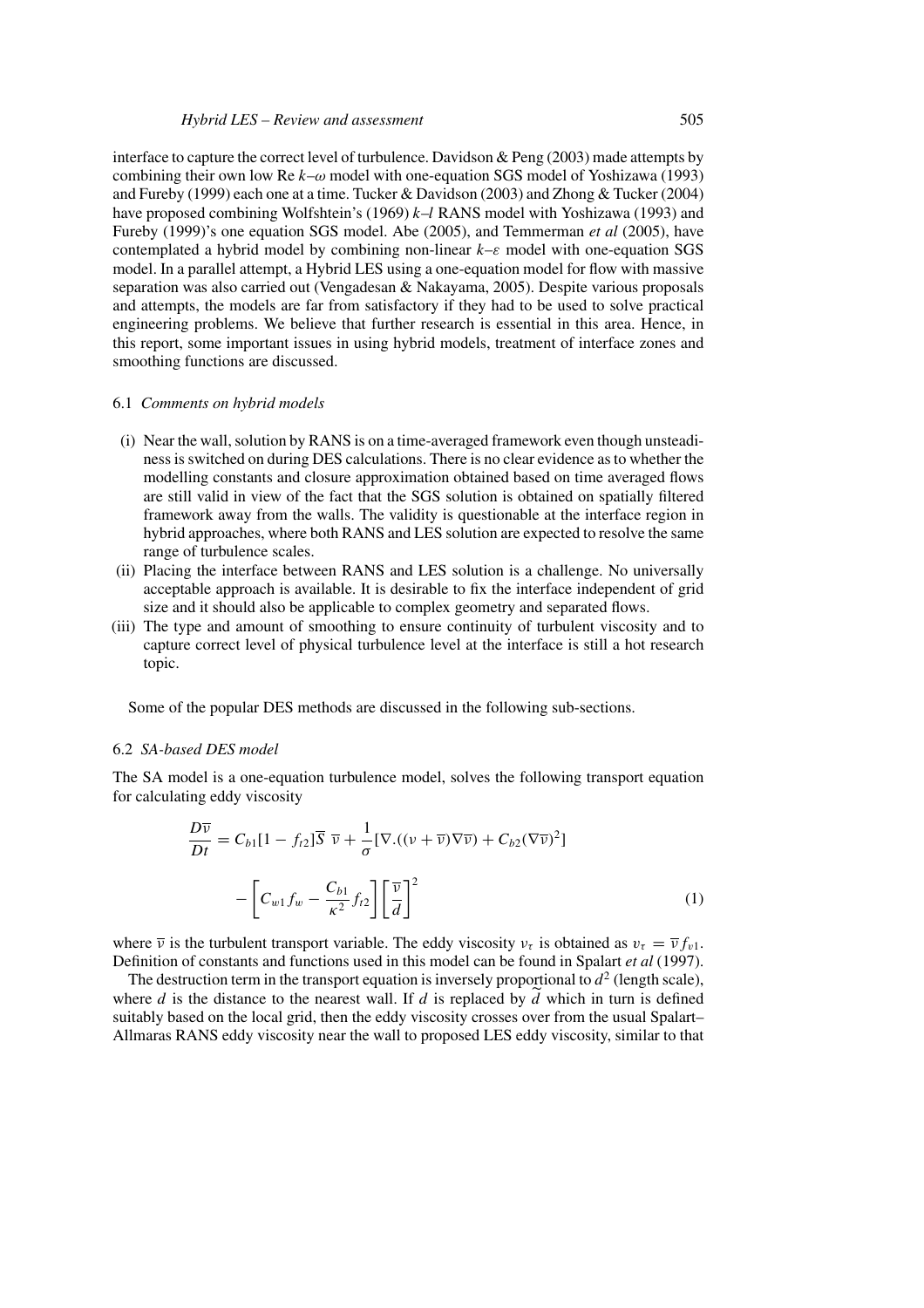of Smagorinsky, away from the wall. Hence, in this model, the interface location is dictated by the grid parameter through the switching condition

$$
\tilde{d} = \min (d, C_{\text{DES}} \max(\Delta x, \Delta y, \Delta z))
$$
\n(2)

where *d* is the wall normal distance,  $\Delta x$ ,  $\Delta y$  and  $\Delta z$  are respectively grid width in *x*-, *y*- and *z*-directions. The wall normal distance is compared against scaled LES characteristic filter width using the second term within the parenthesis of the above equation. Though it is very simple, this condition is undesirable, as it requires reasonable grid resolution in other two directions — stream-wise and span-wise in order to be realistic with streak length. It is also observed (Nitkin *et al* 2000) that when the interface is placed at viscous wall distance *(yuτ /ν)* of the order 20 (i.e.  $y^+ = O(20)$ ), resolution of scales is better and a smooth continuity of turbulent viscosity is ensured. When the interface is moved to  $y^+ = O(100-200)$  due to coarse wall-parallel grids, the turbulent eddy viscosity generated in the inner layer solution extends deep into the LES region, causing severe damping in the resolved motion and discontinuity in the velocity profile. Furthermore, very elongated unphysical very long streaks were found in the wall RANS region and skin-friction is under-predicted by about 15%. To overcome this defect, Piomelli *et al* (2003) introduced stochastic backscatter forcing at a region below the interface. Although there is an improvement in the velocity distribution and skin friction prediction, it is not clear yet how to extend this method to practical problems.

#### 6.3 *Multi-scale-based DES model (Nichols and Nelson, 2003)*

Here, the conventional two-equation model is split suitably to solve large scale and small scale of turbulent regions. The turbulent length scale  $(L_T)$  defined in conventional way and grid length scale  $(L_G)$ , eddy viscosity and smoothing functions are given as:

$$
L_T = \max(6.0\sqrt{\nu_{tRANS}}/\omega, k_{RANS}^{3/2}/\varepsilon_{RANS}); \qquad L_G = \max(\Delta x, \Delta y, \Delta z)
$$

$$
\nu_t = \nu_{tRANS} f_d + (1 - f_d)\nu_{t_{LES}}; \qquad \nu_{tLES} = \min(0.0845L_G\sqrt{k_{LES}}, \nu_{tRANS})
$$

$$
k_{LES} = k_{RANS} f_d; \qquad (3)
$$

where

$$
f_d = \{1 + \tanh[2\pi(\Lambda - 0.5)]\}/2; \quad \Lambda = 1.0/[1.0 + (L_T/2L_G)^{4/3}]
$$

 $v_{RANS}$  and  $\Omega$  are respectively unfiltered (large scale) eddy viscosity and mean flow vorticity,  $k$  and  $\varepsilon$  respectively are turbulent kinetic energy and dissipation rate and  $\Lambda$  is the relative measure of the length scale. Unlike in original DES, where the transition is effected only based on grid information, here transition is designed based on local grid size and turbulent length scale. This is expected to provide smooth variation of eddy viscosity, reduced mismatch of velocity profile and minimum non-physical turbulence physics at the interface. The applicability of this method to three-dimensional problems and its sensitivity to mesh refinement and time step are not known.

## 6.4 *Zhong and Tucker model (2004)*

Here, a transitional zone (subscript TRAN) as shown in the figure 1 is introduced. In this zone, expression for length scale and modelling constants are evolved as

$$
l_{\text{TRAN}} = (1 - s)l_{\text{RANS}} + s l_{\text{LES}}; \qquad c_{\text{TRAN}} = (1 - s)c_{\text{RANS}} + s c_{\text{LES}} \tag{4}
$$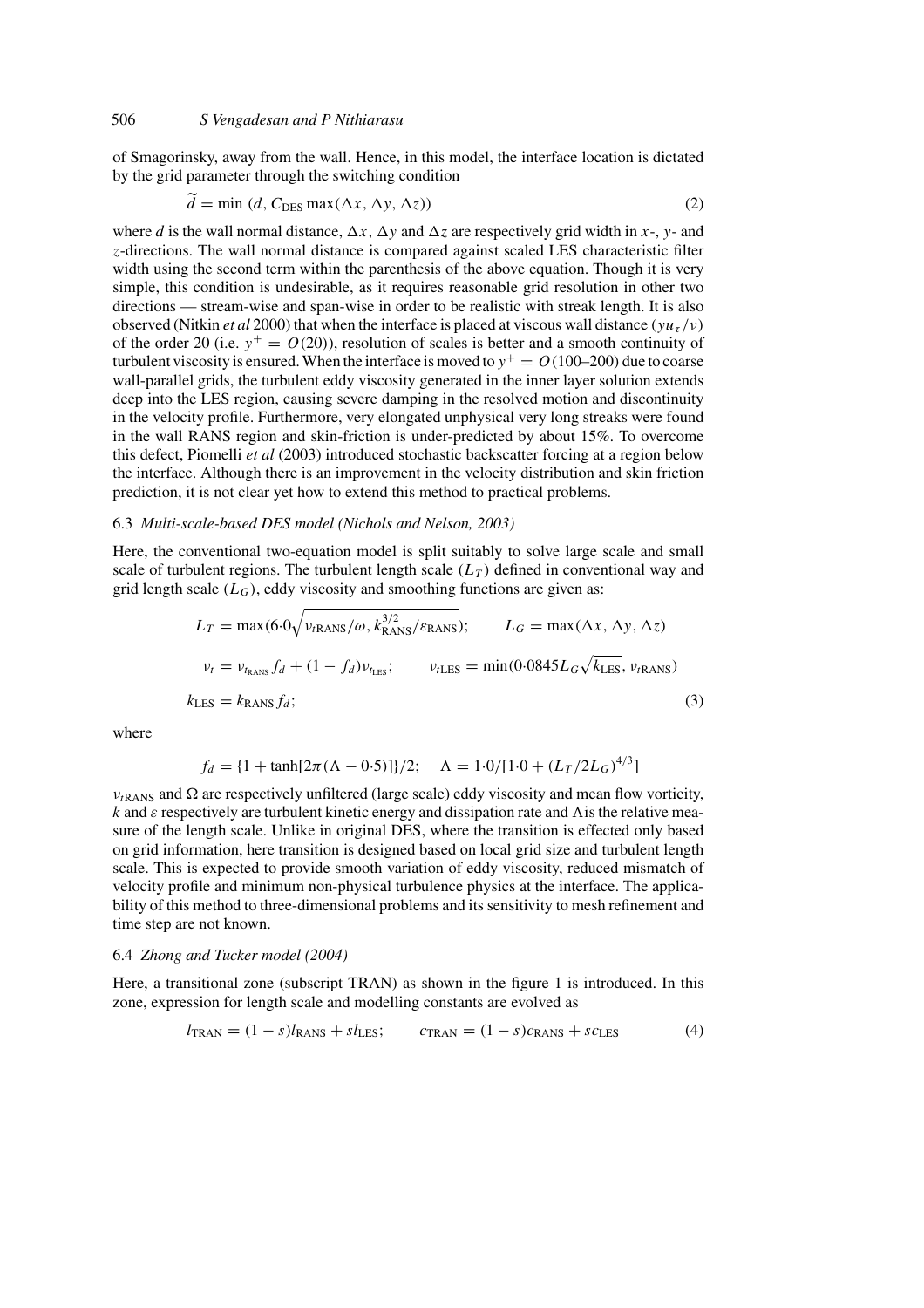

Figure 1. RANS/LES interface proposal (figure 1 of Zhong & Tucker, 2004).

where, *c* represents modelling constant. The parameter *s* is a weighting function, and a value of 0 or 1 represents RANS or LES zone respectively. Different weighting functions like linear, power and harmonic were attempted by the proponents. To correctly capture near wall turbulence level, under-relaxation procedure and larger near wall time steps were also attempted by Zhong & Tucker (2004). The proposed model is calibrated for channel flow and applied to heat transfer problems. Although there are improvements, the proposed velocity under-relaxation and time step filtering was found to give less convincing results. However, when applied to convection heat transfer over a matrix of surface mounted cubes the predicted heat transfer results from the LES and hybrid LES seem to be quite close.

#### 6.5 *Two-layer hybrid model (Temmerman et al 2005)*

In this model, the two-equation, non-linear  $k - \varepsilon$  model of Abe *et al* (1994) was used near the walls. The RANS model is merged with the one-equation SGS model of Yoshizawa & Horiuti (1985) to obtain a hybrid model. At the interface, velocities, modelled turbulence energy and turbulence viscosity are interchanged between two zones. One of the key suggestions proposed by Temmerman *et al* (2005) is the continuity constraint of the turbulent viscosity across the interface via the relation,

$$
\nu_{\rm LES}^{\rm mod} + \nu_{\rm LES}^{\rm res} = \nu_{\rm RANS}^{\rm mod} + \nu_{\rm RANS}^{\rm res} \tag{5}
$$

The modelled and resolved part of LES viscosities are obtained in usual manner. Following this constraint, the coefficient  $C_{\mu}$  in the RANS model is forced to take an interface value consistent with the condition:

$$
C_{\mu, \text{int}}^{\text{av}} = \frac{\langle \nu_{\text{LES}}^{\text{mod}} \rangle}{\langle f_{\mu} k^2 / \varepsilon \rangle} \tag{6}
$$

In the above expression, the angular bracket means averaging over homogeneous directions,  $f_\mu$  is a damping function defined as part of RANS model and *k* and *ε* are respectively turbulent kinetic energy and dissipation rate. The boundary condition for  $k$  at the interface is supplied by LES model and for  $\varepsilon$  is evaluated from empirical relation  $-k^{3/2}/C_l$ *y*, where *y* is the wall normal distance. Disadvantages of this model are (i) supply of sub-grid-scale energy from the LES region at the interface and (ii) difficulty in the definition of characteristic wall distance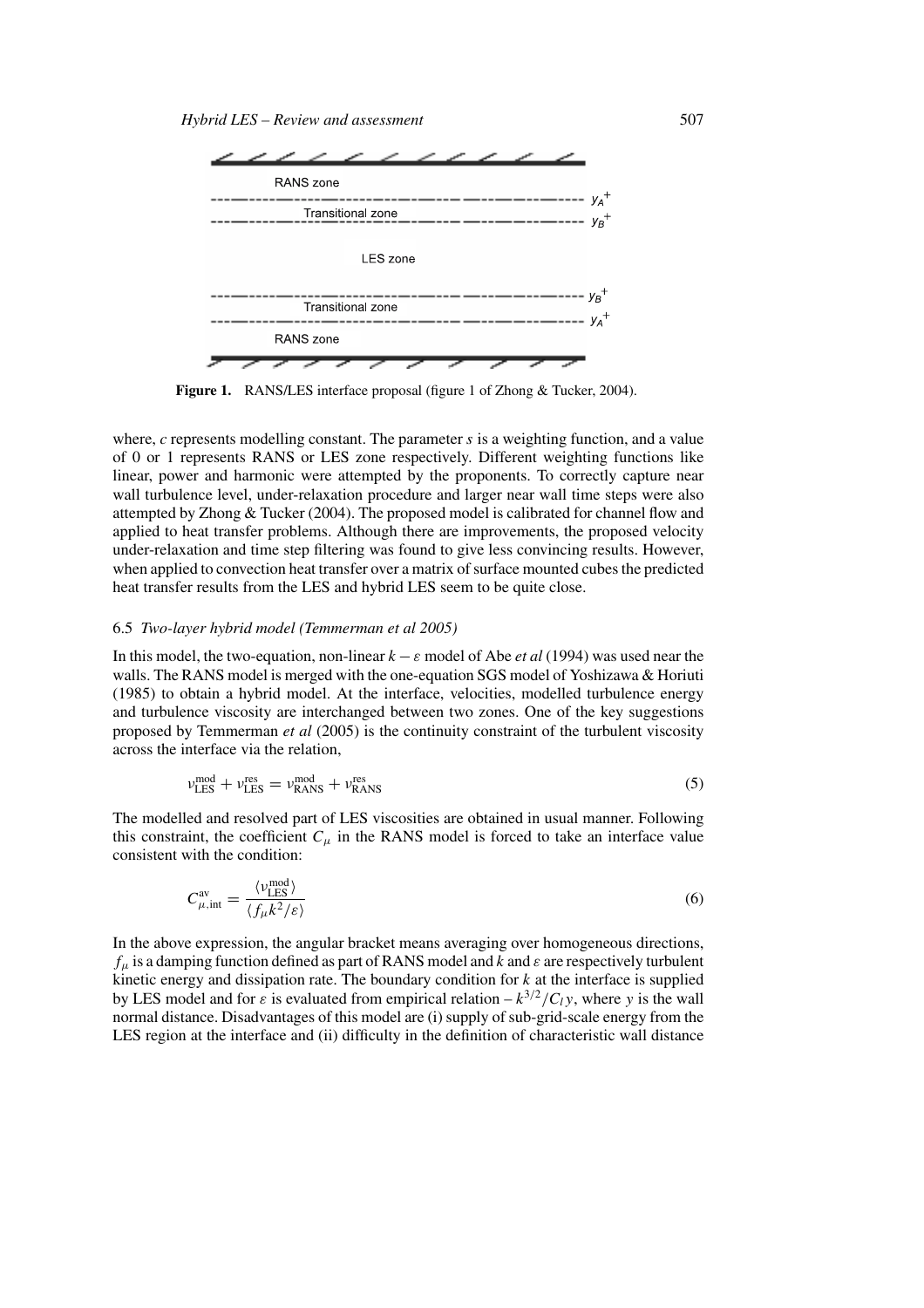

**Figure 2.** RANS/LES interface proposal (figure 3 of Temmerman *et al* 2005).

*(y)* for complex flows. The constant evaluated at the interface is used to effect the smooth transition from the RANS value of  $C_{\mu} = 0.09$  to LES value away from the walls.

$$
C_{\mu} = 0.09 + (C_{\mu, \text{int}} - 0.09) \frac{1 - \exp(-y/\Delta)}{1 - \exp(-y_{\text{int}}/\Delta_{\text{int}})}
$$
(7)

The manner in which the tests have been conducted is given schematically in figure 2 and the proposed model is tested initially for a channel flow at  $Re<sub>\tau</sub> = 590$  and 2000.

At the lower Reynolds number, the interface was placed at  $y^+= 65$ , while for higher Reynolds number it was placed at two different locations,  $y^+ = 48$  and 135. In both cases, log-law in the velocity profile was reproduced accurately. The variations of resolved and modelled parts of shear stress and turbulence-energy distributions were consistently better than RANS models. However, solutions are found to be sensitive to interface location for a critical range of  $y^+$  within which the interface exists. The proposed model is applied further to separated flows at low a Reynolds number within a channel, one wall of which forms hillshaped periodic constriction. For this test case the results were inconclusive.

## 6.6 *Abe model (2005)*

In order to resolve near-wall anisotropy better, Abe (2005) proposed using a non-linear twoequation model in the RANS region. Non-linear RANS models are also gaining popularity especially for flows with curved streamlines. However, RANS calculations with non-linear models demand higher computational resources as they involve calculation of higher order of velocity terms in comparison with their linear counterparts.

Different length scale definitions as given below were used.

$$
\Delta = (\Delta x * \Delta y * \Delta z)^{1/3}; \qquad \Delta = \max (\Delta x, \Delta y, \Delta z);
$$
  

$$
\Delta = \sqrt{\Delta x^2 + \Delta y^2 + \Delta z^2}; \qquad \Delta = \sqrt{\max (\Delta x \Delta y, \Delta y \Delta z, \Delta z \Delta x)}
$$
(8)  

$$
= \sqrt{\text{the max. area among the cell faces}}
$$

The last expression expected to work even for non-orthogonal or the unstructured grid systems. Smoothing function used is given as

$$
\tau_{ij} = (1 - f_{hb})\overline{u_i u_j}_{(RANS)} + f_{hb}\tau_{ij(LES)}; \quad f_{hb} = 1 - \exp\left\{-\left(\frac{n}{C_{hb}\Delta}\right)^6\right\} \quad (9)
$$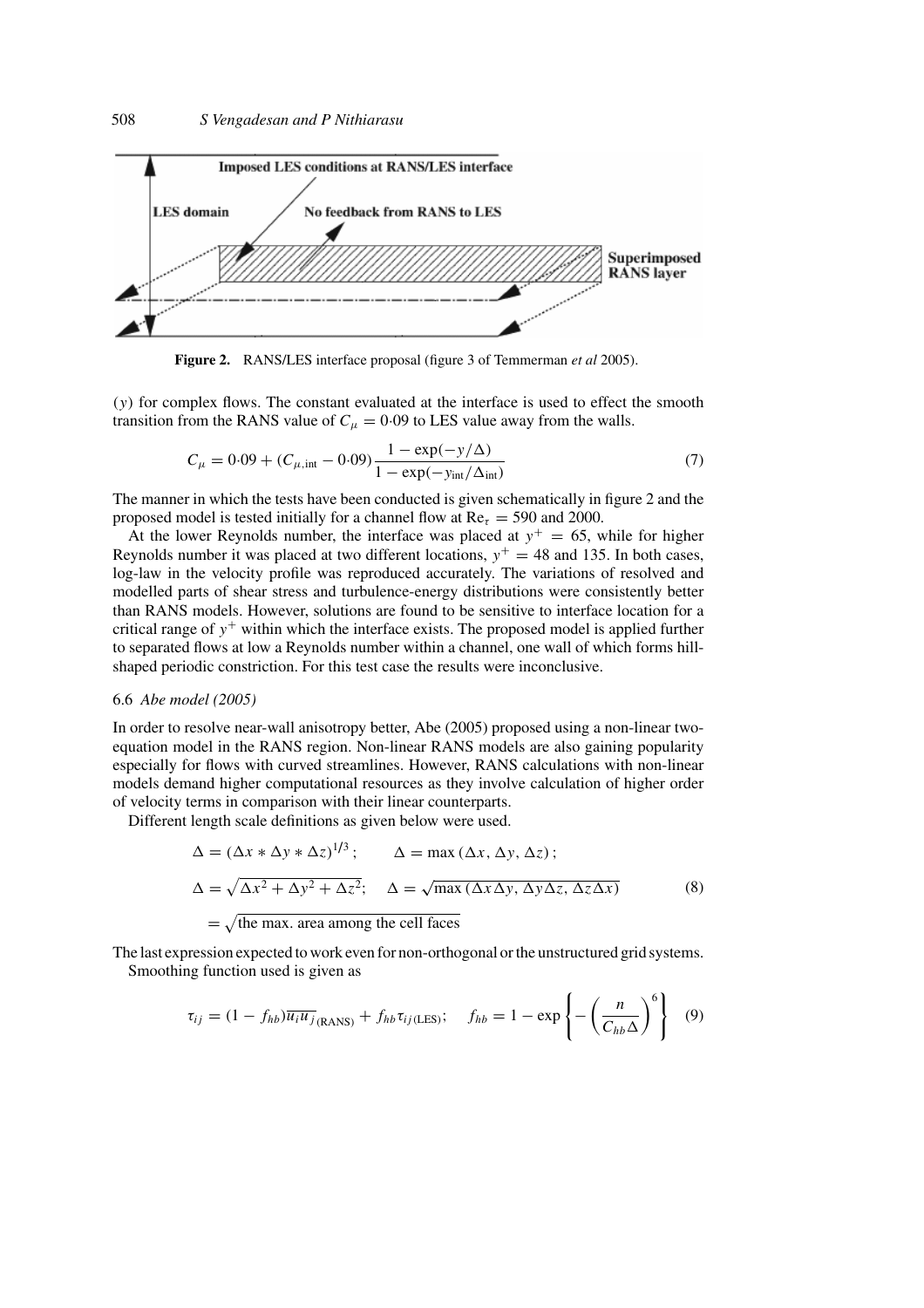After testing various values, the recommended value for the hybrid constant is  $C_{hb} = 4.0$ . Only channel flow was attempted. Even though smooth transition and matching of velocity profile is observed, results for turbulent stresses and turbulent kinetic energy was not appealing. At higher Reynolds number, the results seem to be sensitive to grid resolution. It was also observed that this model over predicts skin friction.

## **7. Conclusions**

It appears that the hybrid LES approach has promising features and it has the potential to solve large scale engineering problems of practical interest on realistic meshes. Although predictions for the simple channel flow results are only marginally better than RANS calculations, its relatively easy application to complex problems is encouraging. Two-equation based RANS models near the wall are emerging as better choice over the one-equation models. The solution seems to improve if one uses low-Reynolds number version or non-linear version of RANS models. Nevertheless, such models impose further constraint on the placement of the first point from the wall and thus affect the computational cost, often increasing it significantly. Appropriate condition at the interface for the variables used in the transport equations of RANS model needs careful calculation from the available LES data. Not only smoothing of eddy viscosity, but also the modelling constants across the transition zone with the continuity constraint at the interface location is also required. Explicit specification of interface location is obviously not a desirable one. The location should be automatically decided based on the local grid information without imposing further limitation on grid in other directions. Finally, application of smoothing function, filter and length scale definition to unstructured mesh environment needs further research.

This report was prepared while the first author was in University of Wales Swansea, Swansea, UK. The financial support from Department of Science and Technology (DST), India and Royal Society, UK is gratefully acknowledged.

### **References**

- Abe K 2005 A hybrid LES/RANS approach using an anisotropy-resolving algebraic turbulence model. *Inter. J. Heat and Fluid Flow* 26: 204–222
- Abe K, Kondoh T, Nagano Y 1994 A new turbulence model for predicting fluid flow and heat transfer in separating and re-attaching flows – I, Flow field calculations. *Int. J. Heat and Mass Transfer* 37: 139–151
- Baggett J S 1997 Some modelling requirements for wall models in large eddy simulation. *Ann. Res. Briefs*, NASA Ames/Stanford Center for Turbulence Research 123–134
- Bardina J, Ferziger J H, Reynolds W C 1980 Improved sub-grid-scale models for large eddy simulation. *AIAA paper* 80–1357
- Batten P, Goldberg U C, Chakravarthy S R 2003 Using synthetic turbulence to interface RANS and LES. *AIAA Paper* 2003–0427
- Batten P, Goldberg U C, Chakravarthy S R 2004 Interfacing statistical turbulence closures with largeeddy simulation. *AIAA, J.* 42(3): 485–492
- Breuer M, Jovicic N, Mazaev K 2003 Comparison of DES, RANS and LES for the separated flow around a flat plate at high incidence. *Inter. J. Numer. Meth. Fluids* 41: 357–388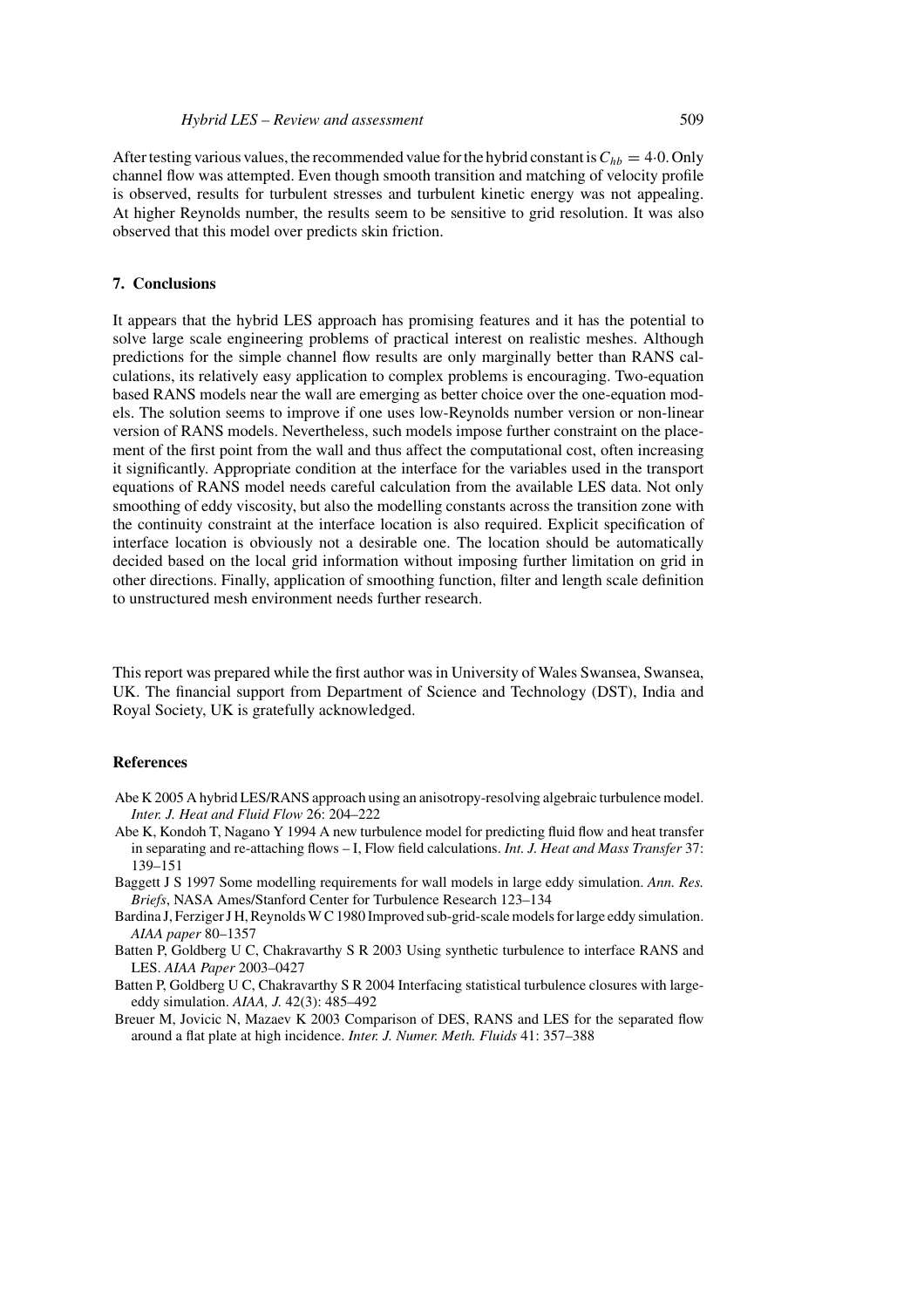- Cabot W, Moin P 2000 Approximate Wall boundary conditions in the large-eddy simulation of high Reynolds number flows. *Flow, Turbul. Comb.* 63: 269
- Davidson L 1997 Large Eddy Simulation: A dynamic one-equation sub-grid model for threedimensional recirculating flow. *11th Inter. Symp. Turbulent Shear Flow*, Greenbole 3: 26·1–26·6
- Davidson L, Peng S H 2003 Hybrid LES-RANS modelling: A one-equation SGS model combined with a  $k - \omega$  model for predicting recirculating flows. *Inter. J. Numer. Meth. Fluids* 43: 1003–1018
- Deardorff J W 1970 A numerical study of three-dimensional turbulent channel flow at large Reynolds numbers. *J. Fluid Mech.* 41(2): 453–480
- Fureby C 1999 Large eddy simulation of rearward-facing step flow. *AIAA J.* 37: 1401–1411
- Germano M, Piomelli U, Moin P, Cabot W H 1991 A dynamic sub-grid scale eddy viscosity model. *Phys. Fluids A* 3: 1760–1765
- Ghosal S, Lund T, Moin P, Akselvoll K 1995 A dynamic localization model for large eddy simulation of turbulent flows. *J. Fluid Mech.* 286: 229–255
- Horiuti K 1997 A new dynamic two-parameter mixed model for large-eddy simulation. *Phys. Fluids* 9: 3443–3464
- Johnson R W (Ed.) 1998 Turbulence modelling and simulation, *The Handbook of Fluid Dynamics*, (CRC: Spring-Verlag)
- Kapadia S, Roy S, Wurtzler K 2003 Detached eddy simulation over a Reference Ahmed Car model, *41st Aerospace Science Meetings and Exhibit*, AIAA 2003–0083
- Kim J, Moin P, Moser R 1987 Turbulence statistics in fully developed channel flow at low Reynolds number. *J. Fluid Mech.* 177: 133–166
- Mentor F R, Rumsey C L 1994 Assessment of two-equation turbulence models for transonic flows. *AIAA* 94–2343
- Moin P 2002 Advances in large eddy simulation methodology for complex flows. *Inter. J. Heat and Fluid Flow* 23: 710–720
- Moin P, Mahesh K 1998 Direct numerical simulation A tool in turbulence research. *Ann. Rev. Fluid Mech.* 30: 539–578
- Morinishi Y, Vasilyev O V 2001 A recommended modification to the dynamic two-parameter mixed sub-grid scale model for large eddy simulation of wall bounded turbulent flow. *Phys. Fluids A* 13: 3400–3410
- Nakayama A, Vengadesan S N 2002 On the influence of numerical schemes and sub-grid-stress models on large eddy simulation of turbulent flow past a square cylinder. *Inter. J. Numer. Meth. Fluids* 38: 227–253
- Nichols R H, Nelson C C 2003 Application of hybrid RANS/LES turbulence models, *41st Aerospace Science Meetings and Exhibit, AIAA* 2003–0083
- Nikitin N V, Nicoud F, Wasistho B, Squires K D, Spalart P R 2000 An approach to wall modelling in large-eddy simulations. *Physics of Fluids* 12(7): 1629–1632
- Piomelli U, Balaras E, Pasinato H, Squires K D, Spalart P R 2003 The inner-outer layer interface in large eddy simulations with wall-layer models. *Int. J. Heat and Fluid Flow* 24: 538–550
- Peyret R, Krause E 2000 *Advanced Turbulent flow Computations*, CISM courses and lectures, No. 395, (New York: Springer Wein)

Pope S B 2000 *Turbulent flows*, (New York: Cambridge University Press)

- Shumann U 1975 Sub-grid scale model for finite difference simulations of turbulent flows in plane channels and annuli. *J. Comput. Phys.* 18: 376–404
- Shur M, Spalart P R, Strelets M, Travin A 1999 Detached-eddy simulation of an airfoil at high angle of attack, *Engineering Turbulence Modelling and Experiments* - 4, (Eds) W Rodi and D Laurence, 669–677
- Smagorinsky J 1963 General circulation experiments with primitive equations-I, The basic experiment. *Mon. Weather Review* 91: 99–165
- Spalart P R, Allmaras S R 1994 One equation turbulence model for aerodynamics flows. *La Rech. Aerospatiale.* 1: 5–21